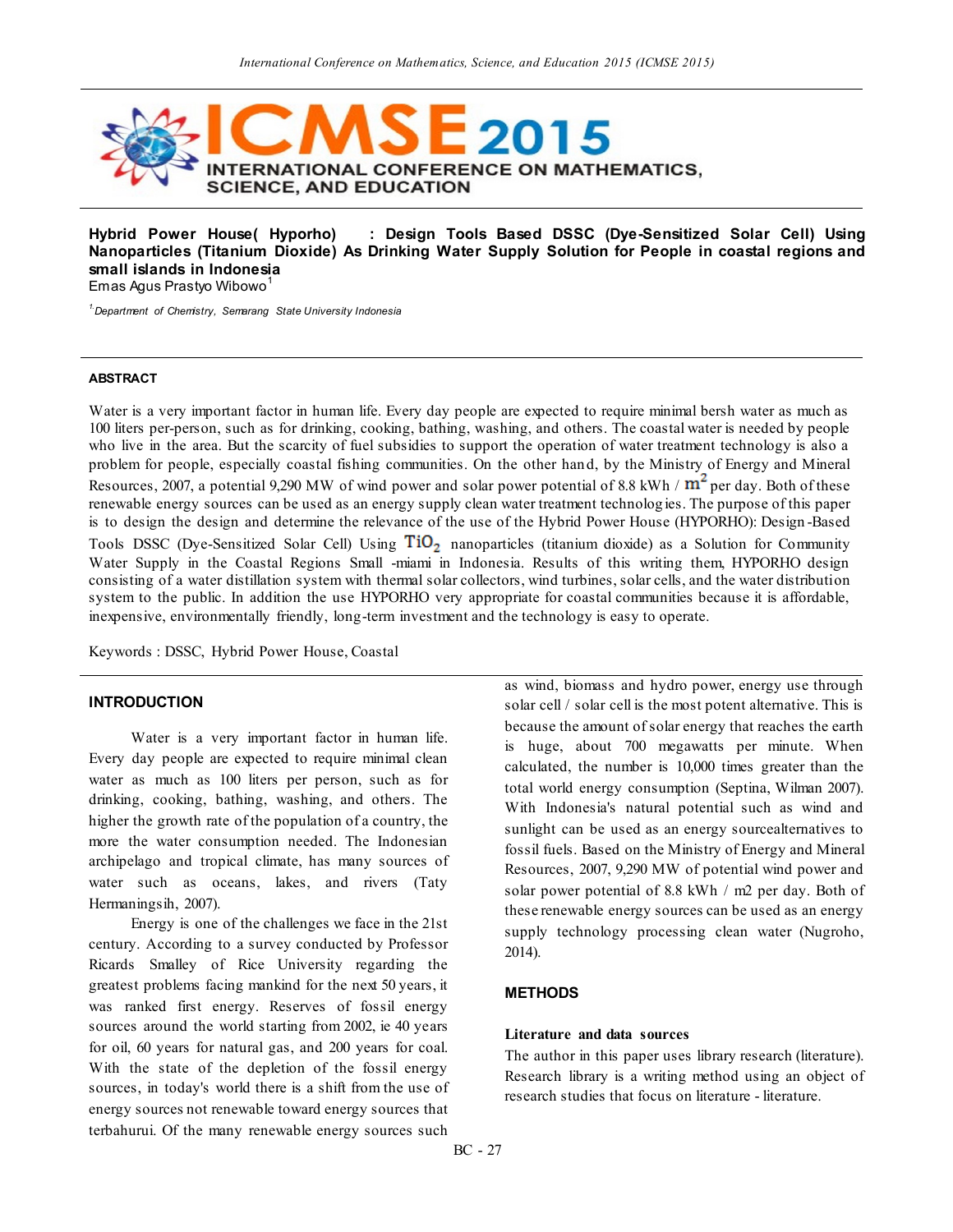## **Data processing**

Data processing is done by combining some of the information to be used as an argument and perspective problems. So it can be said of data and information processing techniques performed by the argumentative descriptive, with writing that is descriptive, describing Hybrid Power House (HYPORHO). Overall this has a scientific paper processing pattern as follows,

- 1. Assessment of the state of drinking water in coastal areas.
- 2. Identify permsalahan related to drinking water on the coast.
- 3. Formulate the problem so that the problem can be more focused on examined later in further analysis.
- 4. Collect theories and related materials with a focus issue was appointed as reference material to support the precision and sharpness of the analysis of the issue.
- 5. Develop a method of writing that paper systematically arranged.
- 6. Analyze and discuss and provide solutions related issues that have been raised.
- 7. Drawing conclusions based on formulation of the problem and the results of analysis done.
- 8. Providing advice.
- 9.

# **RESULT AND EXPLANATION**

# **MAKING PROCESS BASED DYE SOLAR CELLS SENSITIZE (DSSC)**



Figure 1. Process scheme DSSC( Sukowati, 2014)

In the design stage of the design analysis process design that can be used optimally. The design of this design is an improvement and delivery of innovation to the existing design. Basically hybrid power house (hyporho) utilizing renewable energy sources, namely wind energy and solar energy that is converted into electrical energy for the needs of home distilled. At the stage of designing the tools of course refers to three things: functionality, aesthetics and cost. These three things really become a major consideration in designing a technology.

## 1. Function

HYPORHO is home to desalination systems (distillation) using thermal solar collectors to produce potable water. These systems utilize renewable energy as a power processing by distillation.

2. Aesthetics

HYPORHO designed so that the use of highly easy, in the application (the application) on the coast can be adjusted.

3. Cost

HYPORHO early development is quite costly. But when the long-term use HYPORHO is the right solution because it is cheap and sustainable environmentally friendly technologies.

HYPORHO a water supply system that utilizes the coastal area of wind energy and solar energy as a processor and distributor of water to the community. The constituent components of this system are as follows,



Wind turbines are already integrated with a generator is a tool that can change the movement of the wind into motion triggered by a turbine blade.



Schemes of Two General Structure DSSC cells (top) and the module (bottom). Solar cell is an electronic component that will convert light energy into electrical energy for.

BC - 28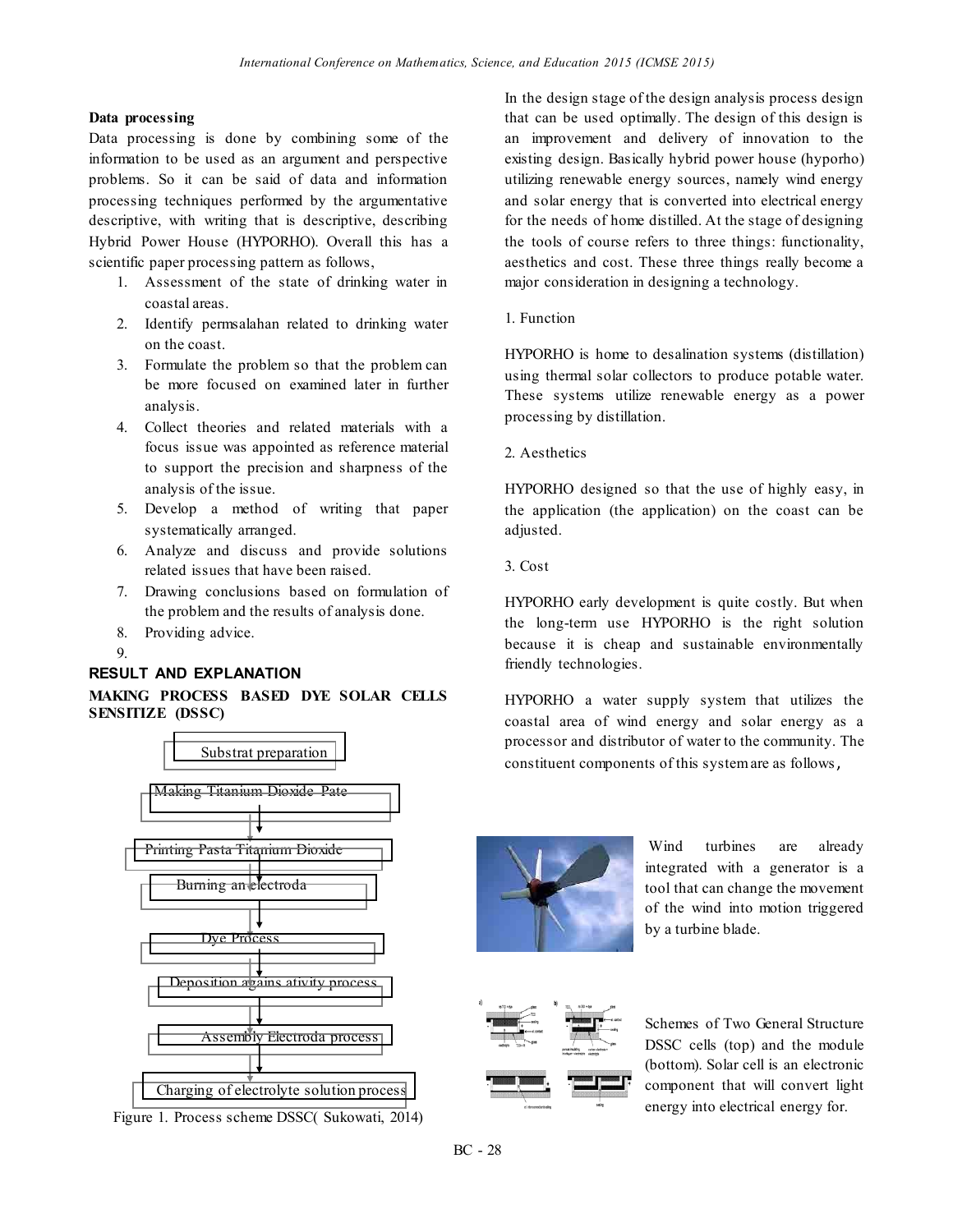

Solar water distillation that will turn sea water into fresh water good to drink.

Regulator as a regulator and a voltage stabilizer of wind turbines and solar cells

Batteries or battery / batteries are electronic devices as electrical energy storage



Fig 2. HYPORHO ( Hybrid Power House )

HYPORHO is a house that became the center lau pengelohan and management of water into fresh water potable and become a distributor of water to coastal communities. The components of the above will work interconnected in one system. Will then form a better workflow for each energy supply backup. Overview of hybrid energy system applied to HYPORHO.



Fig 3. Description *hybrid energy system* applied to the HYPORHO



- 1. Glass
- 2. Solar collector
- 3. Wind turbines
- 4. Water reservoirs
- 5. Distillation
- 6. Clean water reservoir
- 7. Water reservoir that is ready to be distributed
- 8. Solar cell

Fig 4. Desain HYPORHO ( Hybrid Power House )